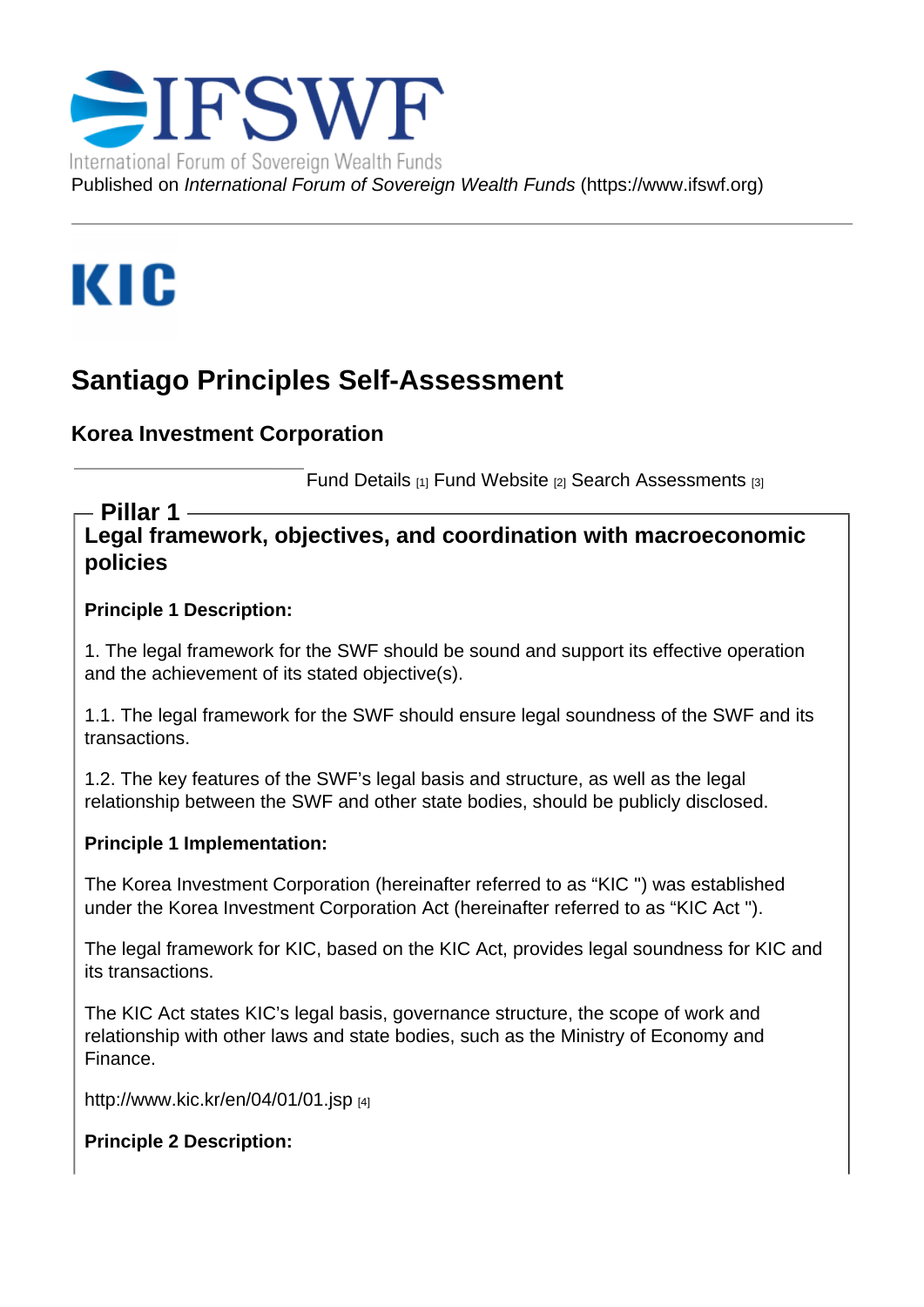The policy purpose of the SWF should be clearly defined and publicly disclosed.

Principle 2 Implementation:

The purpose of the fund is to conduct effective management of assets, which are entrusted by the government, the Bank of Korea and other public funds defined under the National Finance Act, and thereby contribute to the development of the finance industry.

This is publicly disclosed through Article 1of the KIC Act.

http://www.kic.kr/en/04/01/01.jsp [4]

Principle 3 Description:

[3. Where the SWF's activities ha](http://www.kic.kr/en/04/01/01.jsp)ve significant direct domestic macroeconomic implications, those activities should be closely coordinated with the domestic fiscal and monetary authorities, so as to ensure consistency with the overall macroeconomic policies.

Principle 3 Implementation:

Not applicable, as KIC invests only in international markets, in accordance with Article 31, Paragraph 3 of the KIC Act.

http://www.kic.kr/en/04/01/01.jsp [4]

Principle 4 Description:

[4. There should be clear and pub](http://www.kic.kr/en/04/01/01.jsp)licly disclosed policies, rules, procedures, or arrangements in relation to the SWF's general approach to funding, withdrawal, and spending operations.

4.1. The source of SWF funding should be publicly disclosed.

4.2. The general approach to withdrawals from the SWF and spending on behalf of the government should be publicly disclosed.

Principle 4 Implementation:

KIC's funding and withdrawal are specified in Articles 2 and 30 of the KIC Act and Article 11 of the Enforcement Decree of the Korea Investment Corporation Act (hereinafter referred to as "KIC Enforcement Decree'').

KIC manages assets entrusted by the government, the Bank of Korea and other public funds defined under the National Finance Act.

Rules and processes for spending operations are defined in KIC's internal regulations for accounting and the budget.

http://www.kic.kr/en/04/01/01.jsp [4]

Principle 5 Description: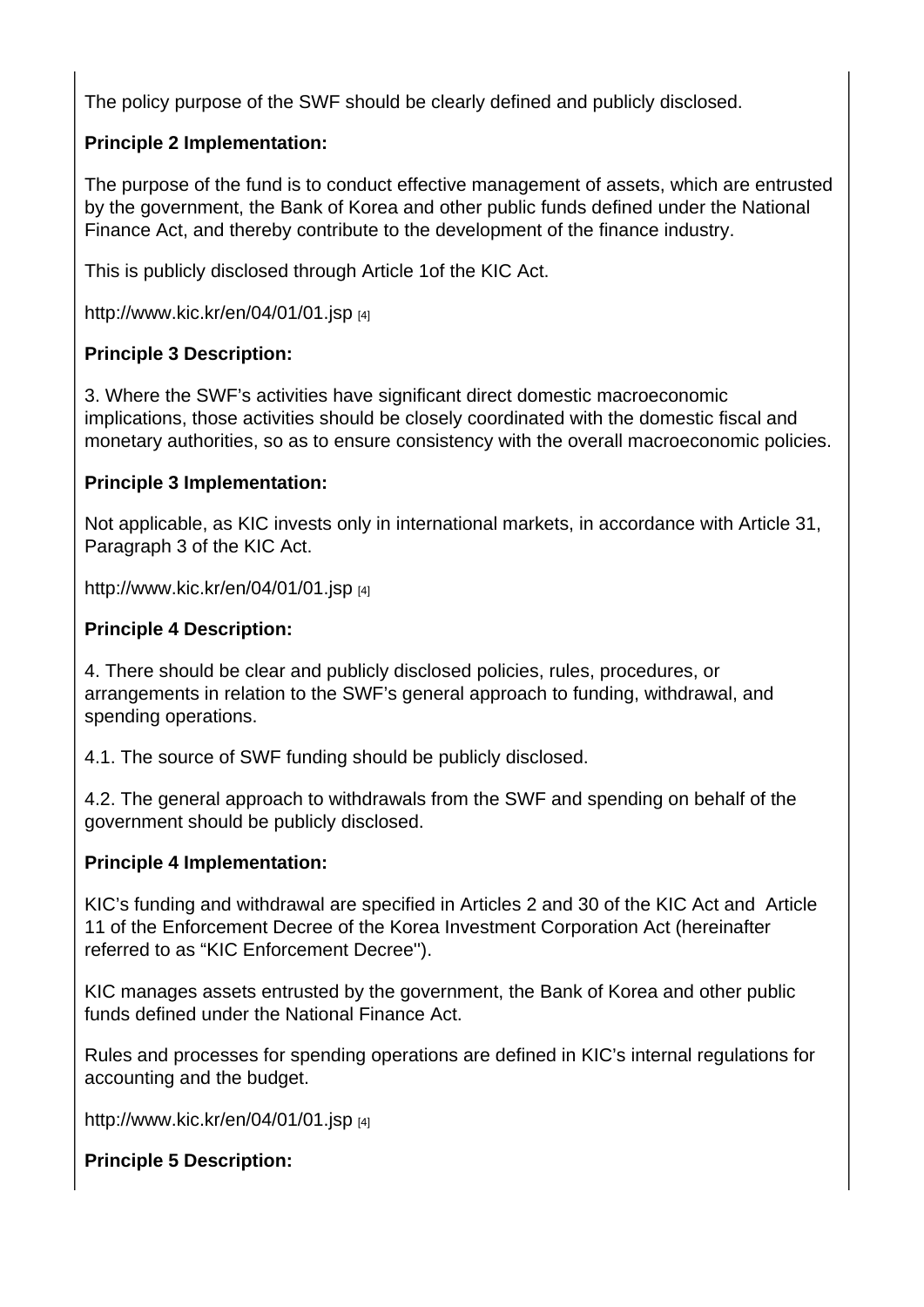5. The relevant statistical data pertaining to the SWF should be reported on a timely basis to the owner, or as otherwise required, for inclusion where appropriate in macroeconomic data sets.

Principle 5 Implementation:

Monthly and semi-annual reports are provided to the Ministry of Economy and Finance and the Bank of Korea.

Annual reports and audit reports, including financial statements, are also provided and publicly disclosed.

http://www.kic.kr/en/04/02/01.jsp [5]

http://www.kic.kr/en/04/03/01.jsp  $_{[6]}$ 

## [Institutional Framework and](http://www.kic.kr/en/04/03/01.jsp) Governance Structure Pillar 2

Principle 6 Description:

6. The governance framework for the SWF should be sound and establish a clear and effective division of roles and responsibilities in order to facilitate accountability and operational independence in the management of the SWF to pursue its objectives.

Principle 6 Implementation:

The KIC Act establishes a clear and sound governance framework for KIC with an effective governing body – CEO, Steering Committee, Statutory Auditor, etc.

The standard accountability information and process for appointment to each position can be found in Chapters 2 and 3 of the KIC Act.

http://www.kic.kr/en/01/03/02.jsp [7]

Principle 7 Description:

[7. The owner should set the obje](http://www.kic.kr/en/01/03/02.jsp)ctives of the SWF, appoint the members of its governing body(ies) in accordance with clearly defined procedures, and exercise oversight over the SWF's operations.

Principle 7 Implementation:

KIC's objectives are set out by the government and detailed in GAPP 2 above.

KIC appoints members of the Steering Committee and the President according to the procedures specified in Chapter 2 of the KIC Act.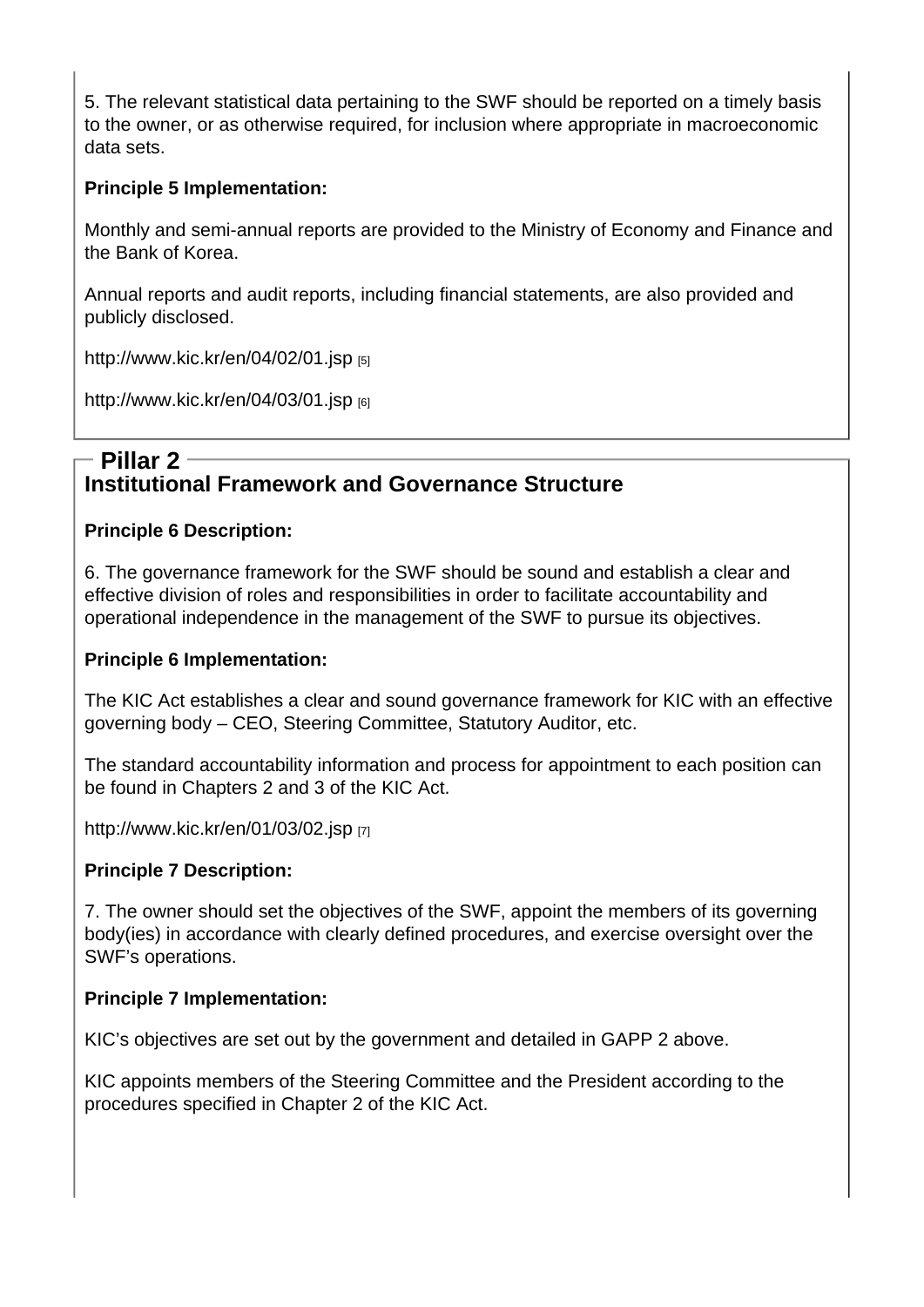The governing bodies (President and Steering Committee) exercise oversight over KIC's operations in accordance with Article 35 of the KIC Act.

http://www.kic.kr/en/04/01/01.jsp [4]

Principle 8 Description:

[8. The governing body\(ies\) shoul](http://www.kic.kr/en/04/01/01.jsp)d act in the best interests of the SWF, and have a clear mandate and adequate authority and competency to carry out its functions.

Principle 8 Implementation:

Per Article 9 of the KIC Act, the Steering Committee of KIC is established as the highest governing body.

This article also explains the Steering Committee's mandates and adequate authority.

All Steering Committee members must meet the qualifications set out in Articles 10 and 11 of the KIC Act.

http://www.kic.kr/en/04/01/01.jsp [4]

Principle 9 Description:

[9. The operational management](http://www.kic.kr/en/04/01/01.jsp) of the SWF should implement the SWF's strategies in an independent manner and in accordance with clearly defined responsibilities.

Principle 9 Implementation:

The asset trust contract to be entered into between KIC and the trust institution shall not have any provision that may restrict the investment management entrusted by the trust institution to KIC.

http://www.kic.kr/en/01/03/02.jsp [7]

Principle 10 Description:

[10. The accountability framework](http://www.kic.kr/en/01/03/02.jsp) for the SWF's operations should be clearly defined in the relevant legislation, charter, other constitutive documents, or management agreement.

Principle 10 Implementation:

The Accountability framework for KIC's operations is clearly set out in the KIC Act

http://www.kic.kr/en/04/01/01.jsp. [4]

Principle 11 Description: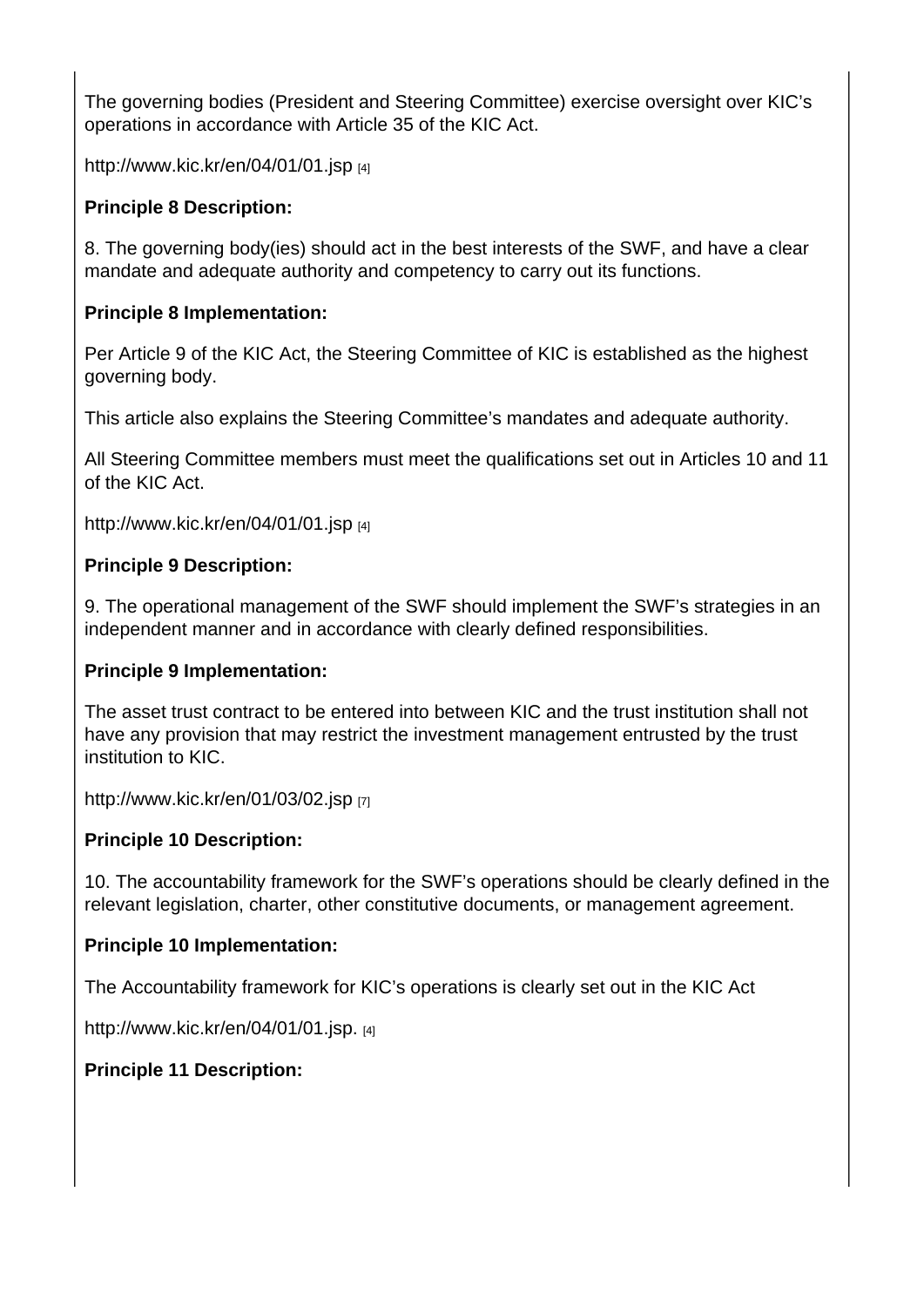11. An annual report and accompanying financial statements on the SWF's operations and performance should be prepared in a timely fashion and in accordance with recognized international or national accounting standards in a consistent manner.

Principle 11 Implementation:

Annual reports and accompanying financial statements prepared by our independent statutory auditor are provided annually, in accordance with K-GAAP, our national accounting standard.

http://www.kic.kr/en/04/02/01.jsp [5]

Principle 12 Description:

[12. The SWF's operations and fin](http://www.kic.kr/en/04/02/01.jsp)ancial statements should be audited annually in accordance with recognized international or national auditing standards in a consistent manner.

Principle 12 Implementation:

KIC's financial statement audit services are performed by an external independent firm in accordance with recognized national auditing standards.

http://www.kic.kr/en/04/03/01.jsp [6]

Principle 13 Description:

[13. Professional and ethical stan](http://www.kic.kr/en/04/03/01.jsp)dards should be clearly defined and made known to the members of the SWF's governing body(ies), management, and staff.

Principle 13 Implementation:

KIC has adopted high ethical standards and transparency as basic principles of its operation.

Details on various efforts to promote higher ethical standards are publicly disclosed on our website.

http://www.kic.kr/en/01/06/01.jsp [8]

http://www.kic.kr/en/01/06/04.jsp [9]

[Principle 14 Description:](http://www.kic.kr/en/01/06/01.jsp) 

[14. Dealing with third parties for t](http://www.kic.kr/en/01/06/04.jsp)he purpose of the SWF's operational management should be based on economic and financial grounds, and follow clear rules and procedures.

Principle 14 Implementation: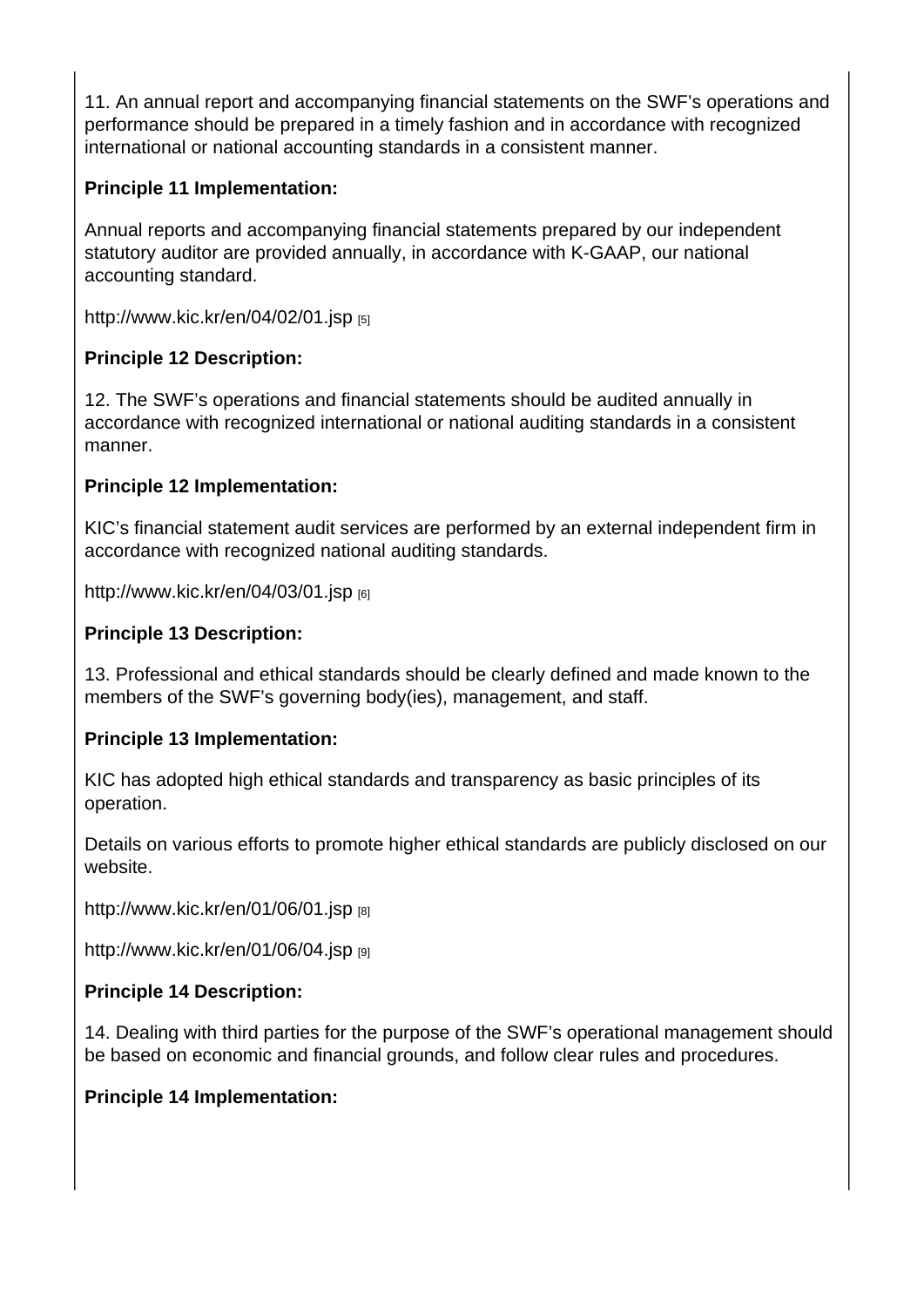All dealings with third parties under KIC's operational management follow clear rules and procedures under internal control standards.

Internal control standards and the Compliance Officer's responsibilities are publicly disclosed on KIC's website.

http://www.kic.kr/en/01/06/03.jsp [10]

Principle 15 Description:

[15. SWF operations and activitie](http://www.kic.kr/en/01/06/03.jsp)s in host countries should be conducted in compliance with all applicable regulatory and disclosure requirements of the countries in which they operate.

Principle 15 Implementation:

KIC complies with international conventions and regulations related to investment and trade by respecting the laws and cultures of the host country. In addition, the KIC Legal Team controls and manages legal risks through reviewing agreements on the management of entrusted assets, analyzing domestic and foreign laws related to investments and handling legal disputes.

http://www.kic.kr/en/02/05/01.jsp [11]

Principle 16 Description:

[16. The governance framework a](http://www.kic.kr/en/02/05/01.jsp)nd objectives, as well as the manner in which the SWF's management is operationally independent from the owner, should be publicly disclosed.

Principle 16 Implementation:

KIC's highest decision-making body is the Steering Committee. The Steering Committee consists of members of civil society selected from the private sector rather than the government sector, which ensures autonomy and independent operation from the government.

Article 35, paragraph 4 of the KIC Act stipulates that KIC shall have a corporate governance structure that ensures investment independence and operational autonomy from government sponsors.

http://www.kic.kr/en/01/03/04.jsp  $_{[12]}$ 

http://www.kic.kr/en/04/01/01.jsp [4]

[Principle 17 Description:](http://www.kic.kr/en/01/03/04.jsp) 

[17. Relevant financial information](http://www.kic.kr/en/04/01/01.jsp) regarding the SWF should be publicly disclosed to demonstrate its economic and financial orientation, so as to contribute to stability in international financial markets and enhance trust in recipient countries.

Principle 17 Implementation: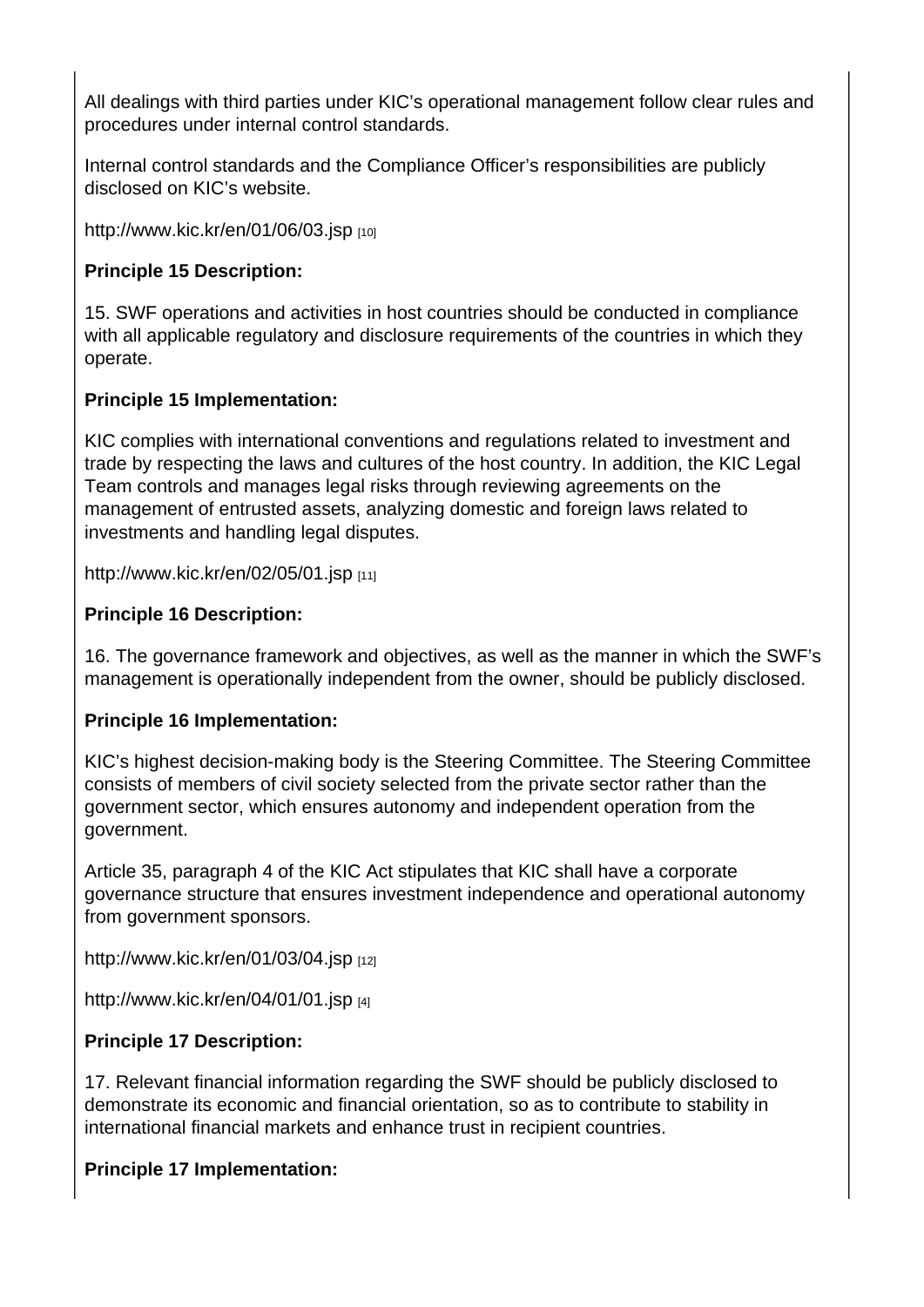Annual reports including the audited annual financial statements are published regularly and publicly disclosed on our website.

KIC makes public disclosures on financial statements and accounting standards, the audit report of financial statements and the mid- and long-term investment policies as resolved by the Steering Committee in accordance with Article 36 of the KIC Act.

http://www.kic.kr/en/04/02/01.jsp [5]

http://www.kic.kr/en/04/03/01.jsp [6]

[http://www.kic.kr/en/04/01/01.jsp](http://www.kic.kr/en/04/02/01.jsp) [4]

## [Investment and Risk Manag](http://www.kic.kr/en/04/01/01.jsp)ement Framework Pillar 3

Principle 18 Description:

18. The SWF's investment policy should be clear and consistent with its defined objectives, risk tolerance, and investment strategy, as set by the owner or the governing body(ies), and be based on sound portfolio management principles.

18.1. The investment policy should guide the SWF's financial risk exposures and the possible use of leverage.

18.2. The investment policy should address the extent to which internal and/or external investment managers are used, the range of their activities and authority, and the process by which they are selected and their performance monitored.

18.3. A description of the investment policy of the SWF should be publicly disclosed.

Principle 18 Implementation:

KIC's investment policy statement is publicly disclosed on the website, and clearly states our investment objectives, investment principles, investment asset classes and asset allocation, and details regarding our external fund managers, risk management, performance evaluation and compliance monitoring.

In addition, guidelines including financial risk exposures are specified in the asset trust contract and are also disclosed on the website.

The external fund manager selection process and performance monitoring plan are defined in KIC's internal regulations for investment management.

http://www.kic.kr/en/02/01/01.jsp [13]

http://www.kic.kr/en/02/05/01.jsp [11]

[Principle 19 Description:](http://www.kic.kr/en/02/01/01.jsp)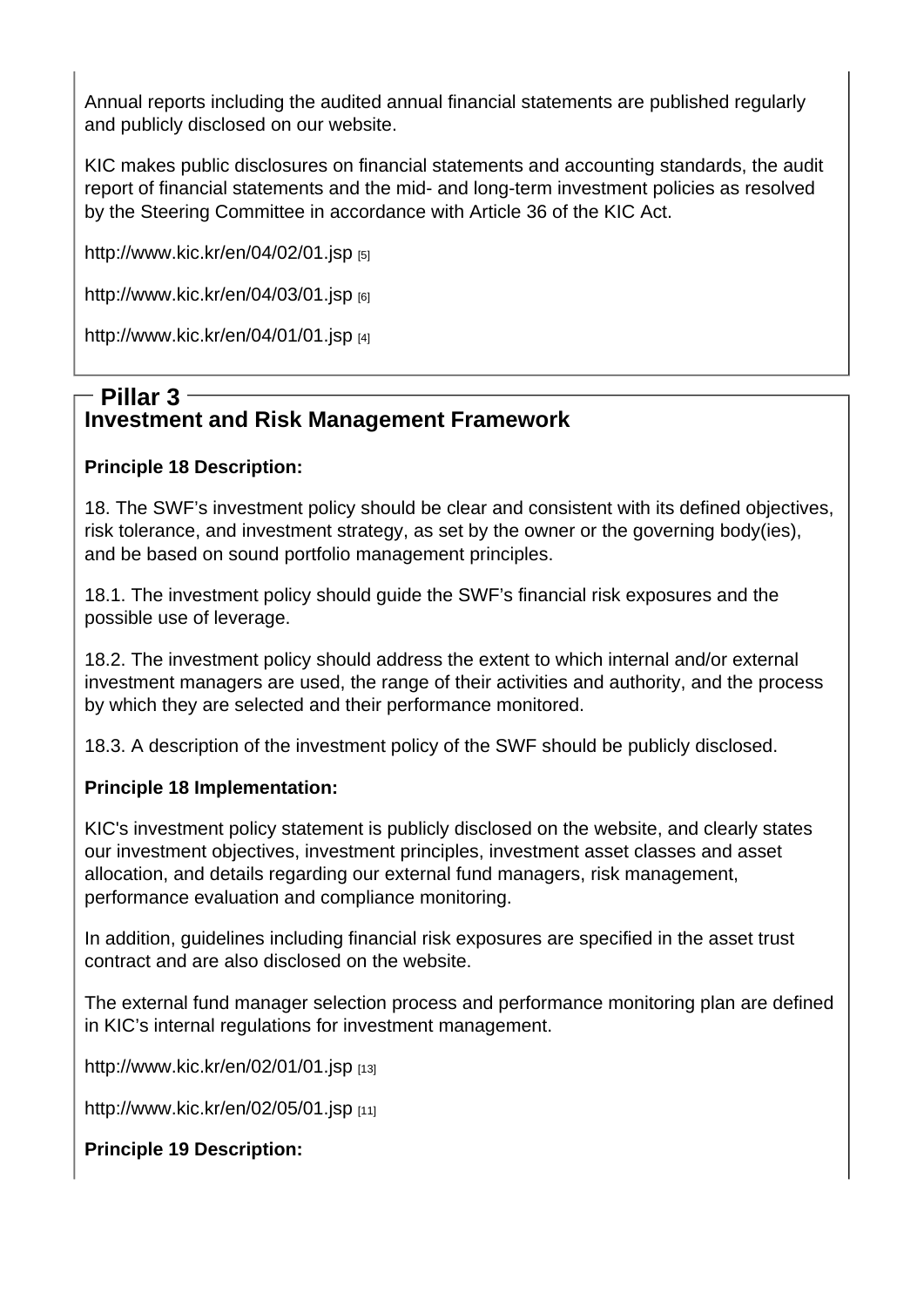19. The SWF's investment decisions should aim to maximize risk-adjusted financial returns in a manner consistent with its investment policy, and based on economic and financial grounds.

19.1. If investment decisions are subject to other than economic and financial considerations, these should be clearly set out in the investment policy and be publicly disclosed.

19.2. The management of an SWF's assets should be consistent with what is generally accepted as sound asset management principles.

Principle 19 Implementation:

KIC's investment objective is to generate consistent and sustainable returns in excess of the benchmark within an appropriate level of risk.

Below are KIC's investment principles, which are accepted as sound asset management principles.

- 1. Minimizing the risks from individual markets and assets through portfolio diversification
- 2. Exercising flexibility to seize investment opportunities

These are the reasons for our investment decisions, which are consistent with investment policy based on economic and financial grounds.

http://www.kic.kr/en/02/01/01.jsp [13]

Principle 20 Description:

[20. The SWF should not seek or](http://www.kic.kr/en/02/01/01.jsp) take advantage of privileged information or inappropriate influence by the broader government in competing with private entities.

Principle 20 Implementation:

The KIC Act prohibits KIC members from taking advantage of privileged information.

Specifics of our compliance Standards and Code of Ethics & Conduct are available on our website.

http://www.kic.kr/en/01/06/03.jsp [10]

http://www.kic.kr/en/01/06/02.jsp [14]

[Principle 21 Description:](http://www.kic.kr/en/01/06/03.jsp)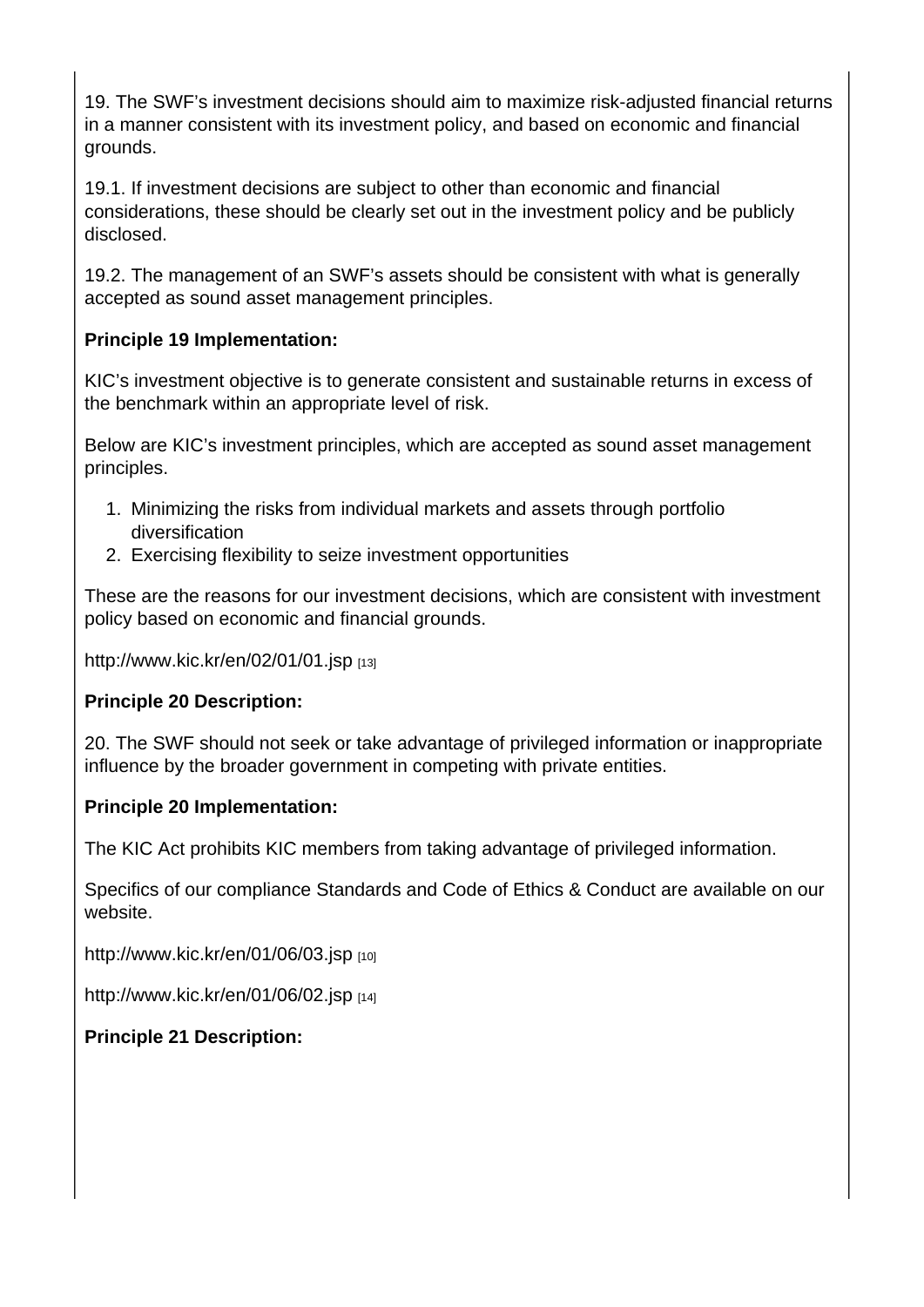21. SWFs view shareholder ownership rights as a fundamental element of their equity investments' value. If an SWF chooses to exercise its ownership rights, it should do so in a manner that is consistent with its investment policy and protects the financial value of its investments. The SWF should publicly disclose its general approach to voting securities of listed entities, including the key factors guiding its exercise of ownership rights.

Principle 21 Implementation:

KIC adheres to the basic principles of acting in good faith and enhancing shareholder value in the long term when exercising shareholder rights.

For the faithful implementation of these principles, KIC has established the KIC Stewardship Principles. This information will be disclosed on our website.

http://www.kic.kr/en/02/01/05.jsp  $_{[15]}$ 

Principle 22 Description:

[22. The SWF should have a fram](http://www.kic.kr/en/02/01/05.jsp)ework that identifies, assesses, and manages the risks of its operations.

22.1. The risk management framework should include reliable information and timely reporting systems, which should enable the adequate monitoring and management of relevant risks within acceptable parameters and levels, control and incentive mechanisms, codes of conduct, business continuity planning, and an independent audit function.

22.2. The general approach to the SWF's risk management framework should be publicly disclosed.

Principle 22 Implementation:

The Risk Management and Audit Subcommittee under the Steering Committee and the Risk Management Working Committee under the Board of Directors are responsible for managing the risk control framework and policies. KIC classifies risks into six categories: market, alternative investment, credit, derivatives, operational and legal.

Each risk holds quantitative indicators and is monitored during the actual investment process. When risk exceeds limits, the Risk Management Working Committee examines the risk issues and considers countermeasures.

Further information on how each risk category is assessed by the committee is publicly disclosed on our website.

http://www.kic.kr/en/02/05/01.jsp  $_{[11]}$ 

Principle 23 Description: